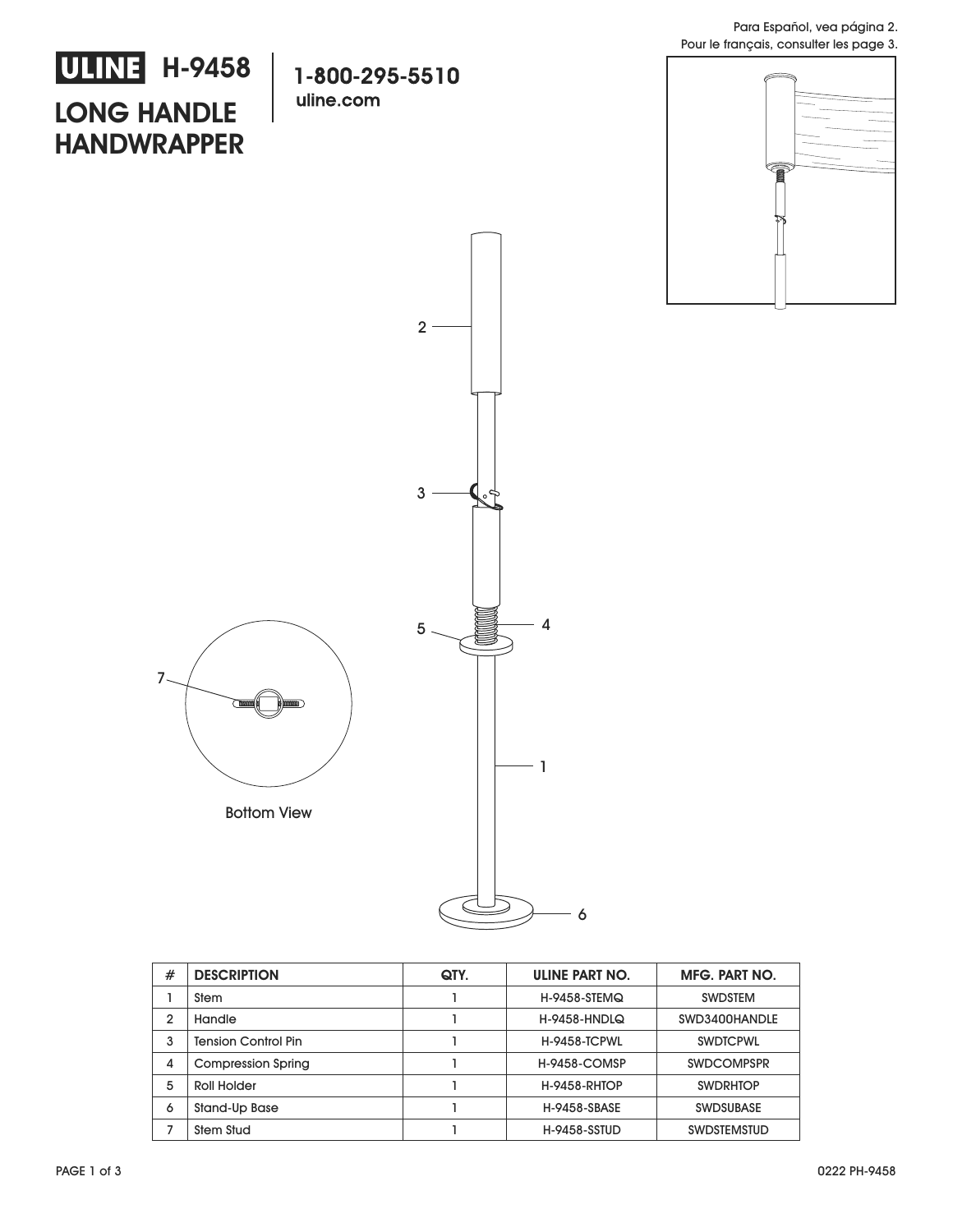

| # | <b>DESCRIPCIÓN</b>              | CANT. | NO. DE PARTE DE ULINE | NO. DE PARTE DEL FABRICANTE |
|---|---------------------------------|-------|-----------------------|-----------------------------|
|   | Vástago                         |       | H-9458-STEMQ          | <b>SWDSTEM</b>              |
| 2 | Mango                           |       | <b>H-9458-HNDLQ</b>   | SWD3400HANDLE               |
| 3 | Pasador para Control de Tensión |       | <b>H-9458-TCPWL</b>   | <b>SWDTCPWL</b>             |
| 4 | Resorte de Compresión           |       | <b>H-9458-COMSP</b>   | <b>SWDCOMPSPR</b>           |
| 5 | Soporte para Rollo              |       | <b>H-9458-RHTOP</b>   | <b>SWDRHTOP</b>             |
| 6 | <b>Base Vertical</b>            |       | <b>H-9458-SBASE</b>   | <b>SWDSUBASE</b>            |
|   | Remache para Vástago            |       | <b>H-9458-SSTUD</b>   | <b>SWDSTEMSTUD</b>          |